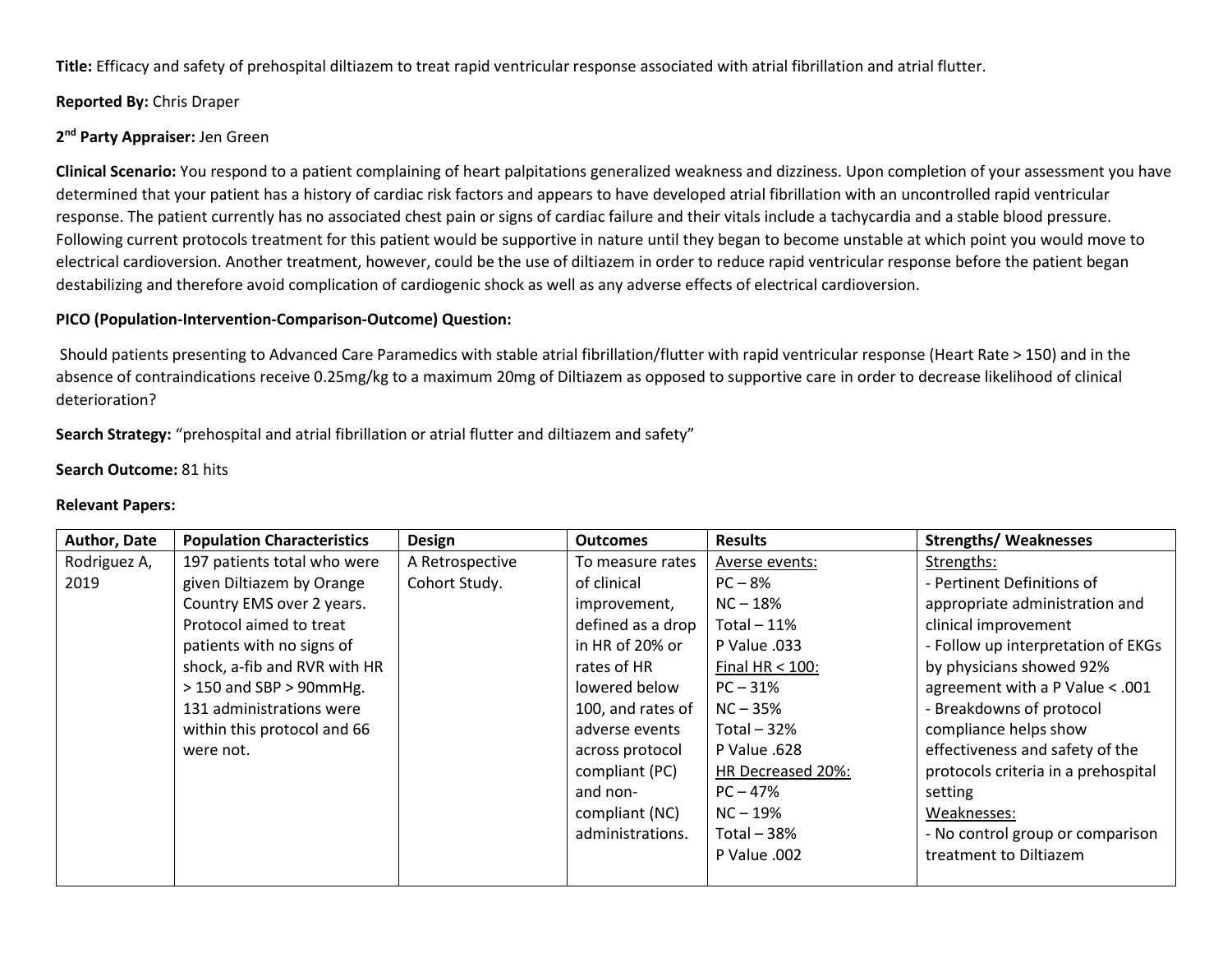|             |                                                    |                       |                  | Clinical Improvement:     | - Observational retrospective      |
|-------------|----------------------------------------------------|-----------------------|------------------|---------------------------|------------------------------------|
|             |                                                    |                       |                  | $PC - 63%$                | study of one service and cannot    |
|             |                                                    |                       |                  | $NC - 46%$                | be generalized.                    |
|             |                                                    |                       |                  | Total $-58%$              |                                    |
|             |                                                    |                       |                  | P Value .031              |                                    |
| Fromm C,    | Patients were >18 years old                        | A Prospective,        | Efficacy was     | At five minutes:          | Strengths:                         |
| 2015        | with atrial fibrillation or atrial                 | Randomized, Double-   | measured by HR   | 50.0% of diltiazem and    | -Double Blind study help show the  |
|             | flutter and a ventricular rate                     | Blind study to        | < 100 within 30  | 10.7% of metoprolol       | effectiveness of one medication    |
|             | of 120bpm or greater and                           | compare the           | min of drug      | patients had reached      | over another in a setting where    |
|             | systolic BP 90 mm Hg or                            | effectiveness of      | administration   | <100bpm, P Value < 0.005  | options for both would not be      |
|             | greater.                                           | intravenous           | and patients     | At thirty minutes:        | accessible to the provider to      |
|             | 54 patients recruited                              | metoprolol 0.15       | were monitored   | 95.8% of diltiazem and    | consider based on assessments.     |
|             | 25 randomized to Diltiazem                         | mg/kg to a max of     | at 0, 5, 10, 15, | 53.6% of metoprolol       | - Randomization produced no        |
|             | 29 Randomized to                                   | 10mg vs. diltiazem    | 20, 25, and 30   | patients had reached      | significant difference between to  |
|             | Metoprolol                                         | 0.25mg/kg to a max    | min after        | <100bpm, P Value < 0.0001 | two groups regarding previous      |
|             | One of each group Excluded                         | of 30mg               | administration.  | The was no conclusive     | medical history that may have      |
|             | post administration due to a                       |                       | Safety was       | difference in the safety  | effected results.                  |
|             | lack of cooperation and an                         |                       | measured as HR   | between the two           | Weaknesses:                        |
|             | unblinding of the study                            |                       | < 60bpm and SBP  | medications               | -The dosage of metoprolol used in  |
|             | respectively.                                      |                       | <90 mm Hg.       | Bradycardia occurred in 1 | this study followed the ACLS       |
|             |                                                    |                       |                  | diltiazem patient P value | guidelines and was less than some  |
|             |                                                    |                       |                  | 0.462 and Hypotension     | studies state would be safe        |
|             |                                                    |                       |                  | occurred in 5 metoprolol  | whereas the diltiazem dosage was   |
|             |                                                    |                       |                  | patients and 1 diltiazem  | based on current manufacturer      |
|             |                                                    |                       |                  | patient P value 0.199.    | recommendations.                   |
|             |                                                    |                       |                  |                           |                                    |
|             |                                                    |                       |                  |                           | - Convenience sampling of          |
|             |                                                    |                       |                  |                           | participants may have introduced   |
|             |                                                    |                       |                  |                           | bias based on time of day and      |
|             |                                                    |                       |                  |                           | local EMS prehospital              |
|             |                                                    |                       |                  |                           | administration of diltiazem.       |
| Salerno DM, | Patients were >18 years old                        | A Randomized          | The patients     | First Dose:               | Strengths:                         |
| 1989        | with atrial fibrillation or                        | Double-blind placebo  | were monitored   | Diltiazem caused 75% of   | -Appropriate randomization         |
|             | flutter and a RVR >119 bpm                         | trial. Patients were  | at the 2, 7, 12, | patients respond          | allowed no significant differences |
|             | and were without exclusion                         | evaluated at          | and 17-minute    | The placebo caused 7% of  | in patients history or current     |
|             | criteria of advanced CHF                           | baseline, then        | marks post       | patients to respond       | medical conditions.                |
|             | hypotension or 2 <sup>nd</sup> and 3 <sup>rd</sup> | randomized to         | administration   | P Value < 0.001           | -effective monitoring of various   |
|             | degree heart blocks                                | receive either first  | and results were | Second Dose:              | vital signs over several points    |
|             | 113 patients enrolled                              | doses of a placebo or | measured in      | The total of patients who | outlines a profile of expected     |
|             | 57 randomized to placebo                           | of 0.25mg/kg of       | percentage of HR | responded to diltiazem    | patient responses to diltiazem     |
|             | 56 randomized to diltiazem                         | diltiazem. If the had | reduction after  | rose to 93%               |                                    |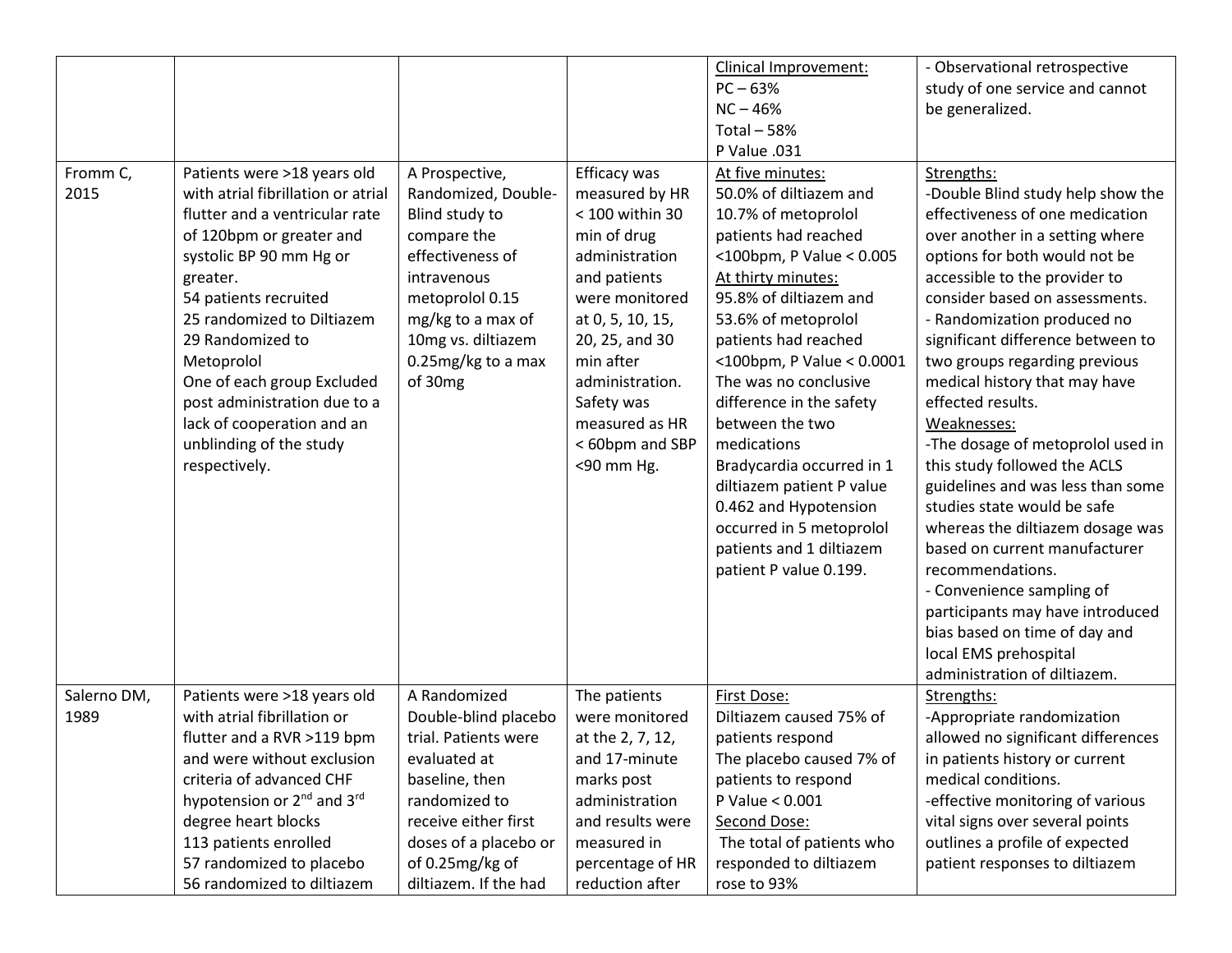|  | no response the      | each of the          | The total of patients who    | -Includes a break down of adverse   |
|--|----------------------|----------------------|------------------------------|-------------------------------------|
|  | were then given      | dosages. A           | responded to the placebo     | events to determine safety and      |
|  | either a second dose | patient was          | rose to 12%                  | found no statistical difference     |
|  | of the placebo or    | considered to        | P Value < 0.001              | between placebo and diltiazem       |
|  | $0.35$ mg/kg of      | have responded       | Open Label Diltiazem:        | Weaknesses:                         |
|  | diltiazem. Following | if it was            | Of the 50 patients in the    | -Concomitant administration of      |
|  | the second dose if   | determined they      | placebo group who did not    | other medication may have           |
|  | without effect the   | needed no more       | respond, 49 received the     | altered results.                    |
|  | placebo group was    | intervention to      | open label diltiazem in two  | -Effects after the unblinding and   |
|  | allowed to unblind   | stabilize their      | doses like the blinded       | administration of open label        |
|  | and crossover.       | <b>RVR. Patients</b> | diltiazem with 38            | diltiazem unable to be quantified.  |
|  |                      | who developed        | responding to the first dose | - patient exclusion criteria        |
|  |                      | adverse events       | and 9 more to the second     | included CHF which is a significant |
|  |                      | like hypotension     | dose. This totals 94% of the | condition to not have inclusive     |
|  |                      | were classified as   | patients were effectively    | data on.                            |
|  |                      | non-responders       | treated with diltiazem       |                                     |

**Comments:** Use of diltiazem in the pre-hospital setting is rare and studies of its effectiveness in safely preventing deterioration are more so, however, by combining retrospective studies of its safety in regards to adverse events with the more valid conclusions of properly randomized hospital studies of its efficacy conclusions of its possible effect in other regions might be. Several more relevant articles exist but due to the similarity of their results were not included here.

### **Consider:**

Occurrence rate of stable atrial fibrillation and atrial flutter prehospitally in the target region

Occurrence rate of stable atrial fibrillation and flutter deteriorating to be unstable prehospitally in the target region

Rate of agreement between prehospital providers and physicians in the interpretation of EKG findings of atrial fibrillation and flutter in target region

Ability of prehospital providers to administer an antidote to diltiazem over dosage, either calcium chloride or calcium gluconate

Rate of protocol adherence in target region

**Clinical Bottom Line:** Salerno et al. have shown that the administration of diltiazem is a safe and effective way to treat stable RVR as a result of atrial fibrillation and flutter and that patients receiving placebo and supportive care would eventually need to be treated to avoid deterioration. Avoiding this deterioration limits risk and if safe to do so there seems no indication to wait for patients to become unstable and treated with cardioversion. Fromm et al. shows, that without the option to choose between interventions, diltiazem would have equally safe and more effective results over a 30 minutes time frame then metoprolol. This shows its potential to be used more acutely in the prehospital setting. Rodriguez et al. and other retrospective studies like it show that, with adherence to protocols, diltiazem has been safely and effectively used in the prehospital setting and that even with a portion of administrations outside of protocol it presents with a low rate of adverse events.